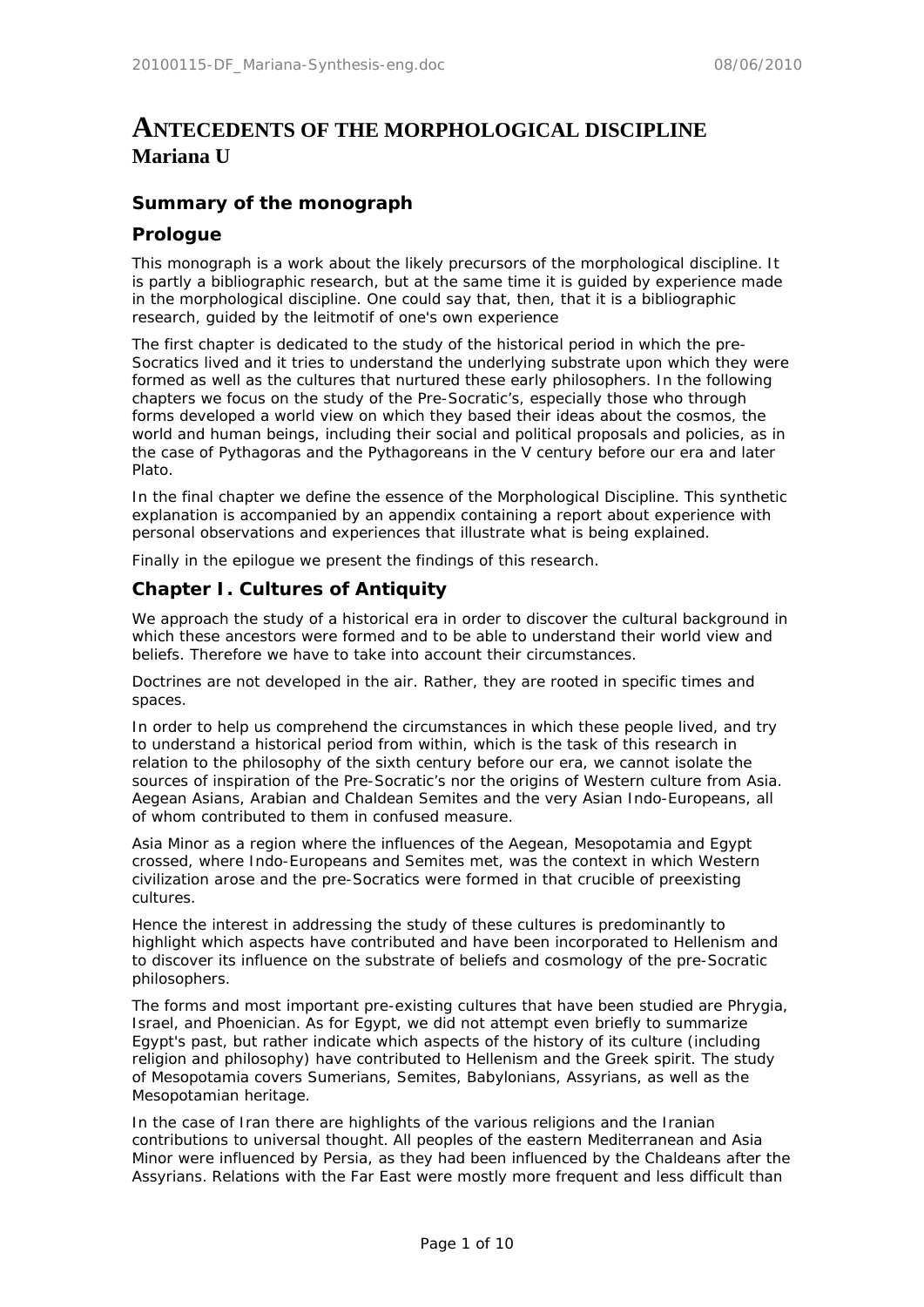they had been prejudged. Iran has also been closely connection with India throughout history.

We take a broader time-frame (between 1000 and 330 before our era) than the historical moment we are studying, to put into perspective what was happening politically, socially, culturally and religiously in the ancient world in order to understand what happened in that period of time in different cultures and what relationships existed between them.

We have previously seen the reciprocal influence between different cultures of the ancient world, which for various reasons (interchange, trade, conquest, etc.) have been linked together.

Another view of the relationship between different cultures can be given by the treatment and the assimilation of the conquered peoples of diverse cultures. Testimony is also given about the existing international relations through a certain amount of evidence about the political alliances made in our period, either at the end of wars or through forming coalitions or by establishing relative areas of action on land and sea.

A chronological summary, with approximate dates of major historical events of the Old World, will allow a comparison of events in different cultures, which show the simultaneity of certain phenomena. In these historic moments very similar situations occur in which cultures have responded similarly, although they may not have been connected and they were found to become associated at a much later date.

At times they have been responses to extreme situations, or put another way, certain similar systems of tensions have produced the same responses and the same myths.

There are also cases of historical similarities, phenomena of simultaneity, such as the emergence of extraordinary people within a very narrow temporal band (precisely in the timeframe under consideration: between 700 and 500 years before our era, as is the case of Buddha, Lao Tse, Confucius, Zarathustra, and Pythagoras. The fact is striking, because they appear in very different cultural contexts, in different historical moments and in very different social structures:

In Buddha's case there were principalities. In Zoroaster's an empire. In Pythagoras' there were islands-cities or city states.

In reality we are not talking about religion because none of them was the founder of a religion, but it can be said that they have been founders of spiritual movements. Rather, it appears that these phenomena take place as an oddity of human consciousness.

Are there irruptions, are there cumulative leaps taken by the human consciousness?

The most likely explanation seems to be that in times of great need, and given the appropriate conditions, these phenomena occur or these people whose influence reaches even today appear. The response that emerges in crisis situations has similar characteristics, regardless of the geographical or cultural moment people live in. All of them continue their influence until today.

# **Chapter II. The pre-Socratic philosophers**

### **The first steps in Western philosophy**

The Greeks who lived in the colonies of Magna Graecia, first in Asia Minor and then in Italy, were destined to get the same preeminence in Western philosophical thought as they had in pure science because of their remarkable ability to move from the empirical study of phenomena to the abstract and rational study of the essential nature of events.

The transition from myths to philosophy, from muthos to logos, as is sometimes said, is far more radical than what is implied in a process of de-personification or demystification. It is rather linked to a radical political, social and religious change, not a purely intellectual one carried out outside the closed traditional society (which, in its archetypal form is an verbal society, where storytelling is an important instrument for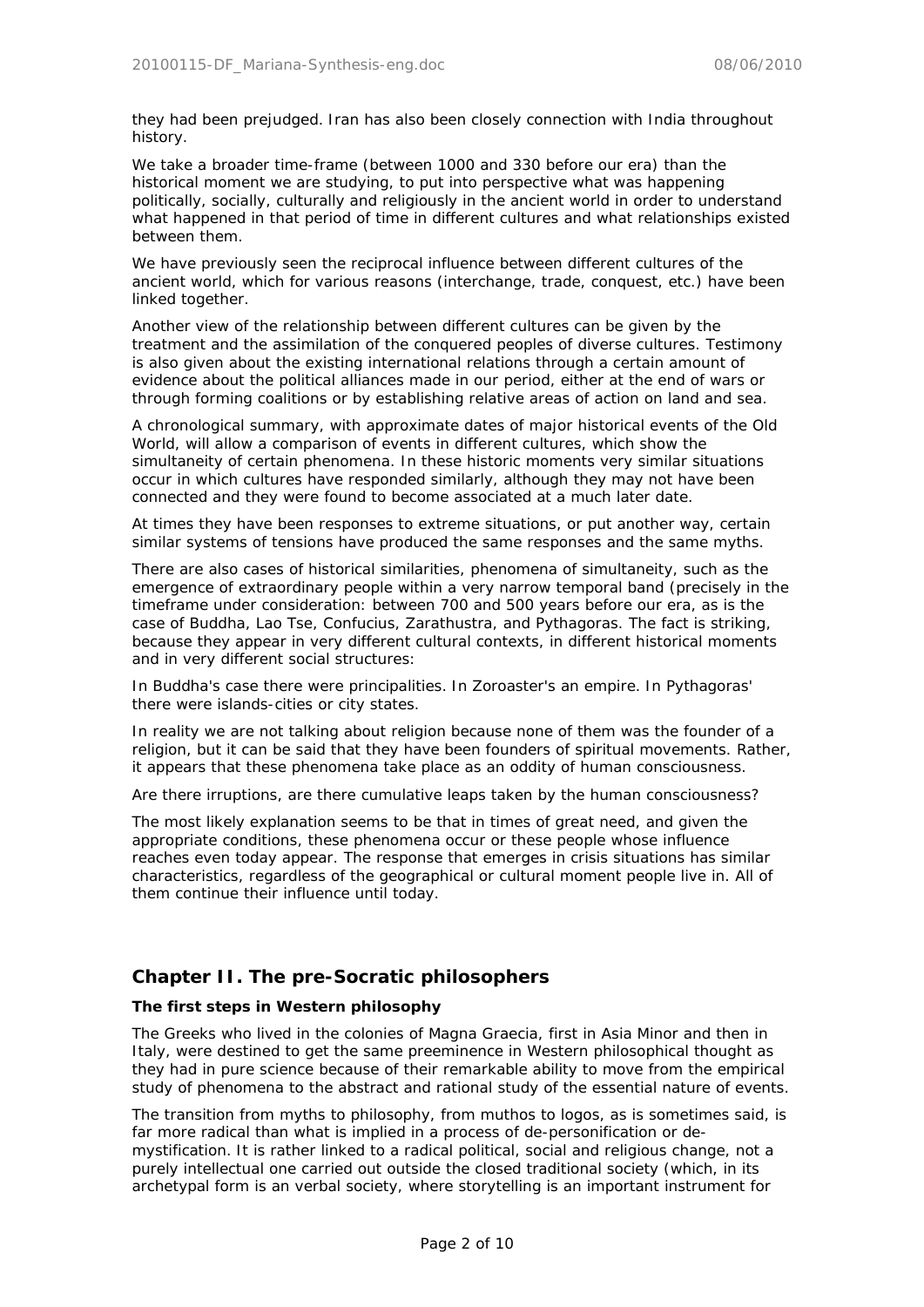stability and analysis) leading towards an open society, in which past values become relatively minor and the community itself and its expansive process generate radically new views.

Thanks to their travels, the first pre-Socratic philosophers had come to know all the coasts of the three continents given by the Mediterranean and its connected seas, with the peoples and cultures that were there, which form the background and breeding ground in which they developed . Moreover, they themselves possessed in these periods a wealth of political and social experience, developed under kings, aristocracies, tyrannies.

This type of change happened in the Greek colonies between VIII and V centuries before our era. You could say that philosophy was born in the sixth century in the Ionian country in its maritime commercial cities, which were then very rich. The growth of the polis, the city-state, out of previous aristocratic structures, coupled with the development of contacts with foreign and monetary systems transformed the Hesiodic views of society and made the old archetypes of gods and heroes appear obsolete except when considered in a religious context.

These early philosophers were not restricted by the religious castes that had taken over science and philosophy; rather these fields were open to their minds, and they enjoyed a freedom of ideas that allowed the boldest thoughts. Drawn towards the development of reasoning and the creation of systems of logic, they had less taste for the practical applications of scientific inquiry (although they learned and perfected its application in all fields) than for its theoretical refinement, which enabled them to explain things and phenomena as a rational whole.

### **The sources of pre-Socratic philosophy**

The existing fragments of the pre-Socratic thinkers are preserved in the quotations from ancient writers who came after them, from Plato, fourth century before our era, until Simplicio, in the sixth century of our era.

# **Precursors of the philosophical cosmogony**

In Homeric literature there appear references to a popular conception of the natural world. The works of Hesiod: Theogony and Works and Days were probably composed in the early seventh century before our era and many of the themes that the Orphics and others developed, were clearly influenced by him, although the Orphic cosmogony meant a break with the Hesiodic cosmogony.

Beginning with the sixth century before our era, there began to be news of the Orphic movement, which introduced a religious view completely opposite to the traditional one, which revolved around the Olympian gods sung about by Homer. In fact the myths of this current are concentrated in two figures outside the Homeric world: Orpheus and Dionysus.

The Orphics joined elements from the cult of Apollo (as Purifier) with Thracian beliefs about reincarnation. Cathartic rites placed under the patronage of Apollo, and divine figures having opposite characteristics to those of Dionysus. Apollo is the god of wisdom, calm and orderly fashion, and of art as proportion and harmony. His attribute is the lyre that creates a compelling, soothing music, as opposed to the flute of Dionysus capable of inducing frenzy, agitation of the soul, and "mania". But the opposition between the two divine figures is only apparent: one of the sacred mysteries was exactly the recognition of their unity. In summary, Orpheus had learned through the mysteries of Dionysus that it is not possible to know life if one has not experienced death.

#### **Ionian Thinkers**

The first philosophers of the Greek colonies moved by two separate pathways. In the search of a guiding principle of the real world, a school attached predominant importance to the material with which things are made and get life and another to the forms that make things differ from each other. Speculative and cosmopolitan societies of Ionia (the first philosophers of Magna Grecia were Ionian emigrants) and from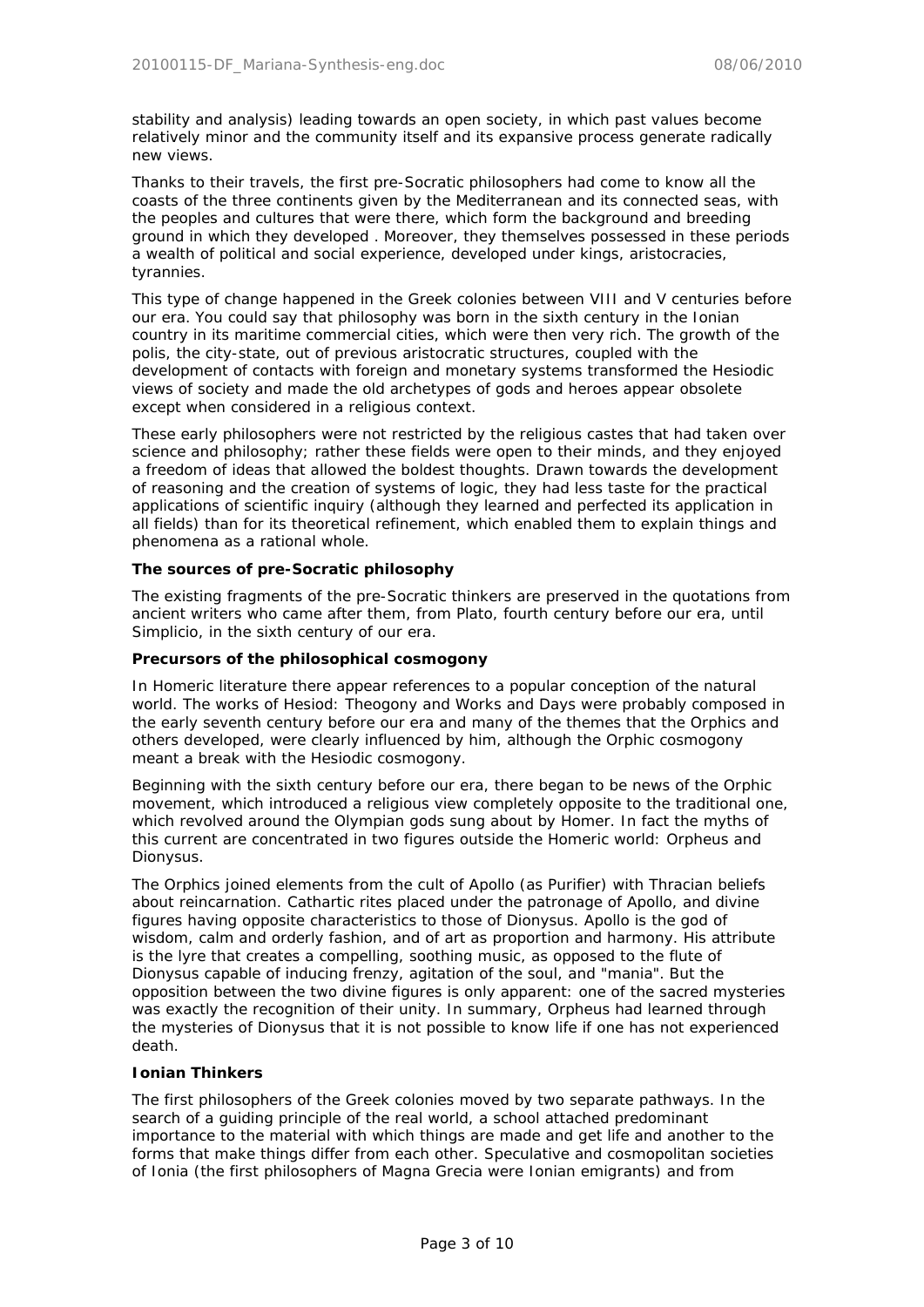Miletus, endeavored to structure a broader model of the world without detaching themselves much from myths and religion.

#### **The Ionian School**

In the space of a century Miletus gave birth to Thales, Anaximander and Anaximenes, each of them was characterized by the assumption of a unique material principle and their separation was the most important step in the systematic explanation of reality. This attitude was developing a clear approach to nature via the generation or genealogy, whose illustration appears in Hesiod's Theogony which will be described in the development of this work.

To penetrate the meaning of these philosophers' thinking we must look for the problems they actually dealt with. On the one hand there are the problems of scientific technique, mainly concerning the nature and causes of meteors, or astronomical phenomena: earthquakes, wind, rain, lightning, eclipses, and also general geography questions about the shape of the Earth and the origins of life on earth.

Of these scientific techniques, the Ionian did nothing but spread what Mesopotamian and Egyptian civilizations had passed on to them. The Babylonians were sky watchers; also according to their land registers, they drew maps of cities and canals. They also tried to draw a map of the world. As for the mechanical arts the whole of Magna Graecia presents between the VII to V centuries, a very rich and varied development, witnessed by Ionian philosophers, who saw the superiority of humans in their technical activity.

After the Milesians the old concern about cosmological problems was extended and amended. Its primary purpose was the naming of a sole kind of material substance that might have given origin to the world and already differentiated. The successors of Anaximenes, Xenophanes and Heraclitus, although also Ionians, were concerned with new problems relating to theology, the universe and the consistency in the arrangement of things, rather than with material substance.

# **The philosophy in the west (Greek colonies in southern Italy)**

The first two known philosophers who taught in the Greek cities of southern Italy were two emigrants from Ionia, Xenophanes and Pythagoras, who flourished at the end of the sixth century BoE. But the philosophies developed in southern Italy were, from the very beginning, very different from the Milesians both in their driving motives and in their character. While the latter felt driven by intellectual curiosity linked to dissatisfaction with the old mythological views in a systematic attempt to seek a physical explanation of physical phenomena, the momentum behind the Pythagoreans was ethical-religious, and the Eleatic Parmenides and Zeno proposed metaphysical paradoxes which radically destroyed the belief in the very existence of the natural world. The only major thinker in the West who continued the Ionian tradition of inquiry into nature, was the Sicilian philosopher Empedocles. Nevertheless, he experienced a powerful influence both from the Pythagorean thinking and that of Parmenides.

One could surmise that these differences between western Greek and Ionian philosophy are related to differences in social and political conditions of life in these places so distant from the Greek world. Southern Italy and Sicily was the residence of mystery cults linked to death and the worship of gods of the underworld, while this type of religious activity had little presence in the coastal cities of Ionia.

It has been suggested that Western cities were inherently less stable and that the commitment of its citizens with typical political values of the Greek polis was less rooted than in any other part of Greece. Whatever the truth of these speculations, southern Italy rather than Ionia was the birthplace of the most distinctive elements of the modern conception of philosophy.

Pythagoras is considered the archetype of the wise philosopher who teaches men the meaning of life and death and Parmenides is the founder of philosophy, understood not as first hand research on the nature of things (currently the field of the natural sciences), but as a second order study about the meaning of the existence of something, its being in motion or a plurality.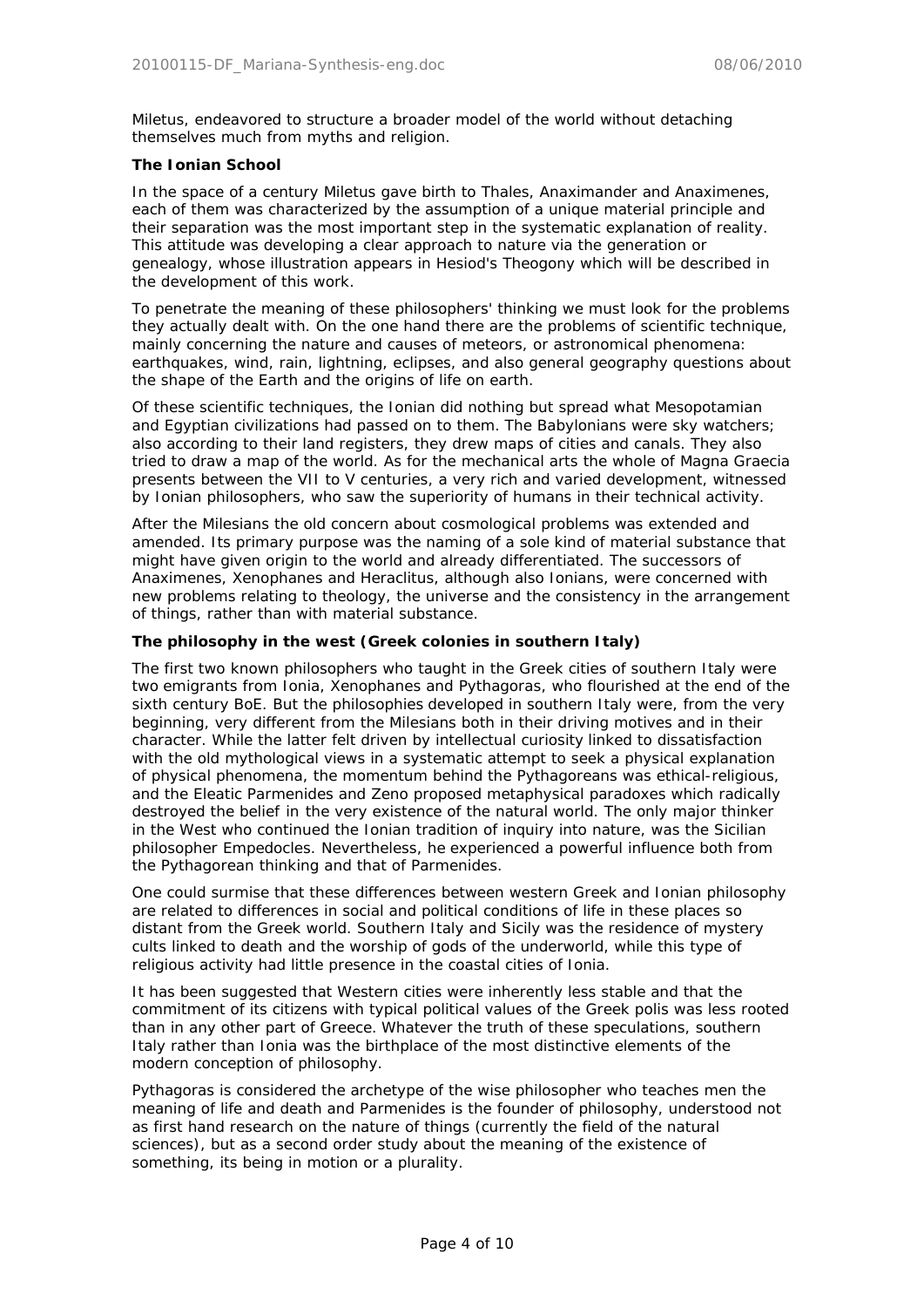It is significant that from the beginning, these two concerns were associated with two very different types of mentality, an attitude that still exists as a feature of the same concept: philosophy.

#### **The Eleatic School**

Zeno from Elea, who flourished about the middle of the V century, first developed the critical aspect of his teacher Parmenides' thinking. Aristotle considered him to be the founder of dialectics (Diogenes Laertius, Lives of the Philosophers, VIII, 57), i.e., the art of demonstrating on the basis of principles accepted by the speaker;

Parmenides replaces the Ionic world with the only reality which, according to him, might be thought about: a perfect and limited sphere, equally balanced from the center in any direction, uncreated, indestructible, immovable and complete. Only this satisfies the conditions of what is. Therefore, for Parmenides, what is may not be an abstract notion, nor a sensible image, it is rather a geometrical image, born out of contact with Pythagorean science.

Moreover, the sphere of Parmenides, takes for him the divine nature that the order of the world had for Heráclito. These semi-abstract deities: Justice, Necessity, Destiny, which according to the Ionians, ran the regular course of things, are also invoked by Parmenides to ensure the complete stillness of his sphere. On the other hand, it does not admit the principle of an essential substance, but rather it is a partnership of two opposites, Day and Night, Light and Darkness. This pair of opposites is a feature of wholly Pythagorean thinking. Empedocles and Philolaus took up this idea under a clearly Pythagorean style.

Parmenides' metaphysics dominated the Ionic philosophy of the V century, philosophy which represents the last state of pre-Socratic speculation, although we can not draw an orderly and regular picture of the Eleatic impact upon Ionian thinking. These post-Parmenidean systems are a deliberate project to explain the findings of the Truth (through Melissus, in the case of the atomists).

#### **The atomists**

With Leucippus the Ionic spirit returned to take a remarkable value, although in a very different direction. Leucippus of Miletus, who received in Elea Zeno's teachings, was the initiator of the movement continued by Democritus of Abdera, born about 460 BCE. and founder of the school of Abdera around 420 BCE.

Aristotle presents the plausibly Leucipian theory of infinitely numerous invisible particles moving in a void as an attempt to reconcile the testimony of our senses with Eleatic metaphysics. Leucippus does not unconditionally rely on sensory testimony nor on the validity of Eleatic reasoning. He postulated the existence of non-being which he identified with the vacuum.

Atomism is in many ways the culmination of Greek philosophy before Plato. It fulfills the ultimate aim of Ionian materialist monism, by cutting the Gordian knot of elencoeléata. Despite its many debts, not only to Parmenides and Meliso, but also to Empedocles' and Anaxagoras' pluralist system, it is not an eclectic system of philosophy, like that of Diogenes of Apollonia.

It was, in its essential aspects, a new concept extensively developed by Democritus, which went on to fulfill a very important role in Greek thinking through Epicurus and Lucretius, even after Plato and Aristotle. Secondarily it also instilled a positive stimulus to the development of modern atomic theory, although the nature and true motives of the latter are clearly different.

Traditionally it is rightfully argued that Diogenes and Democritus, shortly before Socrates, closed the pre-Socratic period during the second half of the V century BCE. Especially under the influence a mature Socrates and the Sophists, the previous cosmological trend is abandoned (that whose main purpose was to explain the outside world as a whole and, at a very secondary level, the problem of man), being replaced gradually by a humanistic approach to philosophy, in which the study of man ceases to be secondary and becomes the starting point for all research. This new orientation was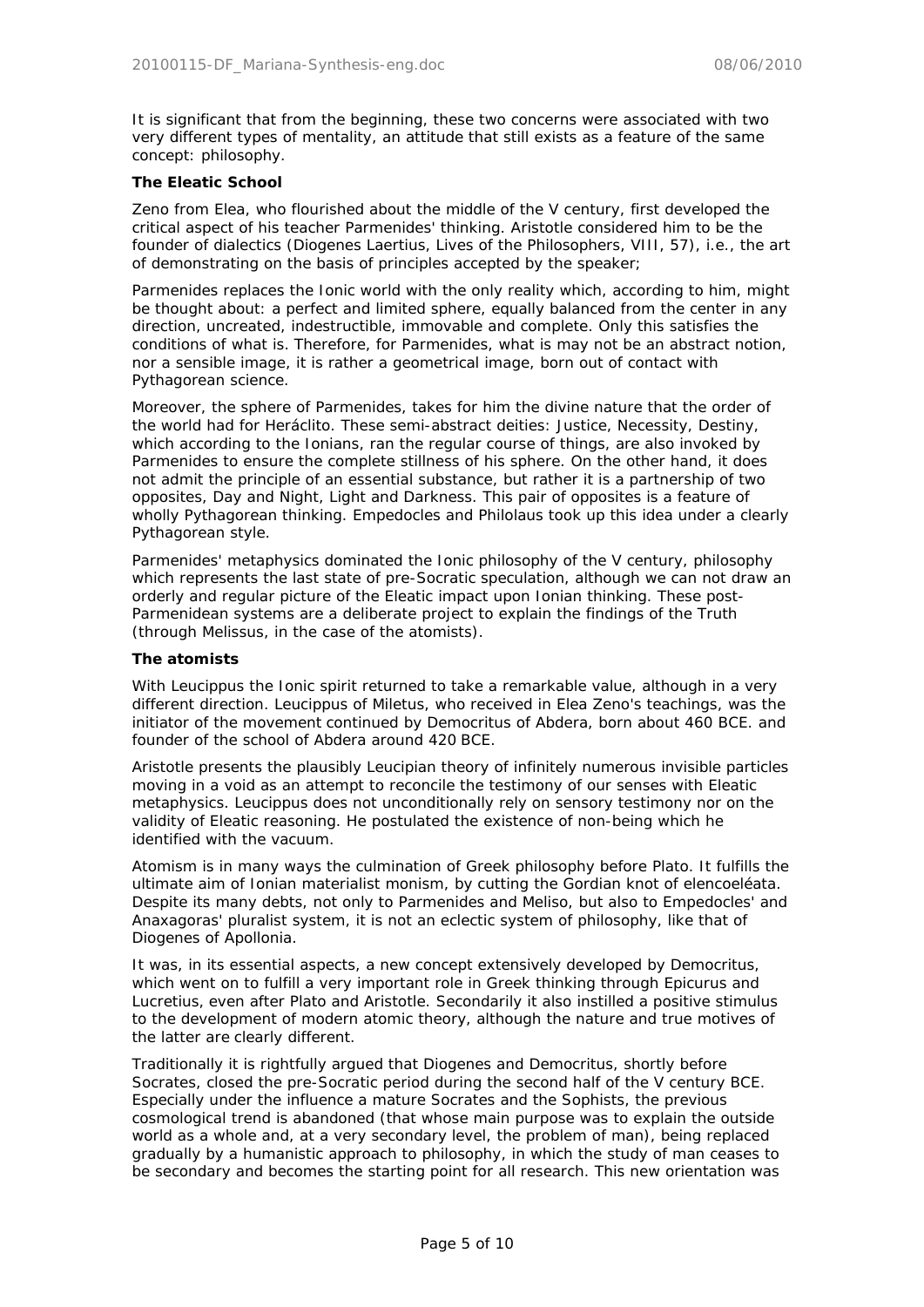a development partly induced by social factors and partly, as has been demonstrated, as a product of the in built tendencies of the pre-Socratic movement itself.

# **Chapter III. Pythagoras and the Pythagoreans**

### **Considerations about how the themes are dealt with**

The order in dealing with pre-Socratic philosophers has to do with the interest that guides the research rather than the usual chronological order. We left Pythagoras to be discussed more extensively in a separate chapter because he is the philosopher who provided the biggest contribution to the history of the morphological discipline with his work with forms in mathematics, geometry and music.

Pythagoras himself wrote nothing. From this fact arose a void that would be filled by a huge body of literature, largely of no value, as a historical testimony of Pythagoras' own doctrines. Of this huge amount of material, only the top three Lives, written by Diogenes Laertius, Porphyry and Iamblichus, are interesting to consider. They are pastiches and cuttings from the Christian era, although they contain, along with highly credible references, excerpts from authors of the period 350-250 BCE, who had access to Pythagoras' and Pythagoreans' such as Aristoxenus, Diceardo and Timaeus' early works.

Pythagoreanism is primarily a doctrine about the soul and destiny, such a doctrine, which develops around reincarnation and metempsychosis, is indistinguishable from that of the Orphics. The Pythagoreans used not only religious books released under the name of Orpheus, but they also considered themselves as prominent members of the School and saw also Pythagoras as one of their authors.

This similarity between the doctrines about the soul of the Orphics and the Pythagoreans has led to the very likely hypothesis that the authors of the Orphic revival of the sixth century BCE were precisely the Pythagoreans

Therefore, in the axis of Pythagorean speculation we find a religious and soteriological interest: purification and liberation of the immortal soul from the relentless cycle of birth and death. For Pythagoras, however, such purification and liberation can be achieved not only through hysterical rituals transmitted under the name of Orpheus, but also through "philosophy".

This term, said to have been created by Pythagoras, refers to a discipline of form divided into three areas: music, arithmetic and geometry structured in a cosmological synthesis in which the three aspects interpenetrate and become fused.

Pythagoras was the first to construct a theory of musical harmony based on mathematics. Let us remember that during Pythagoras' times, the speculation of pre-Socratic philosophers focused on the problem of establishing what was the principle at the basis of all things. For Pythagoras this principle is number: all is number, but Pythagorean mathematics was an arithmogeometry, meaning that numbers had both arithmetic and geometric significance. They were represented by a set of points delineating a field.

Arithmetic possessed therefore a visual aspect, it was also a morphology. In this light it is easier to approach the meaning of "everything is number." It is clear that from this point of view, the spatial form could be reduced to a geometric figure and this, in turn, could be expressed in mathematical terms. But this was true not only for the visible form, but also for its internal structure.

In summary, the morphological view the Pythagoreans had about things seems to have been somewhat similar to that proposed by modern theories of chemical and crystallographic structures in which all crystalline solids are organized into seven geometric systems, determined by the arrangement in space of atoms, thought about as points.

But if the whole universe is number-form, the laws of numbers and their genesis can explain the laws and the genesis of the universe.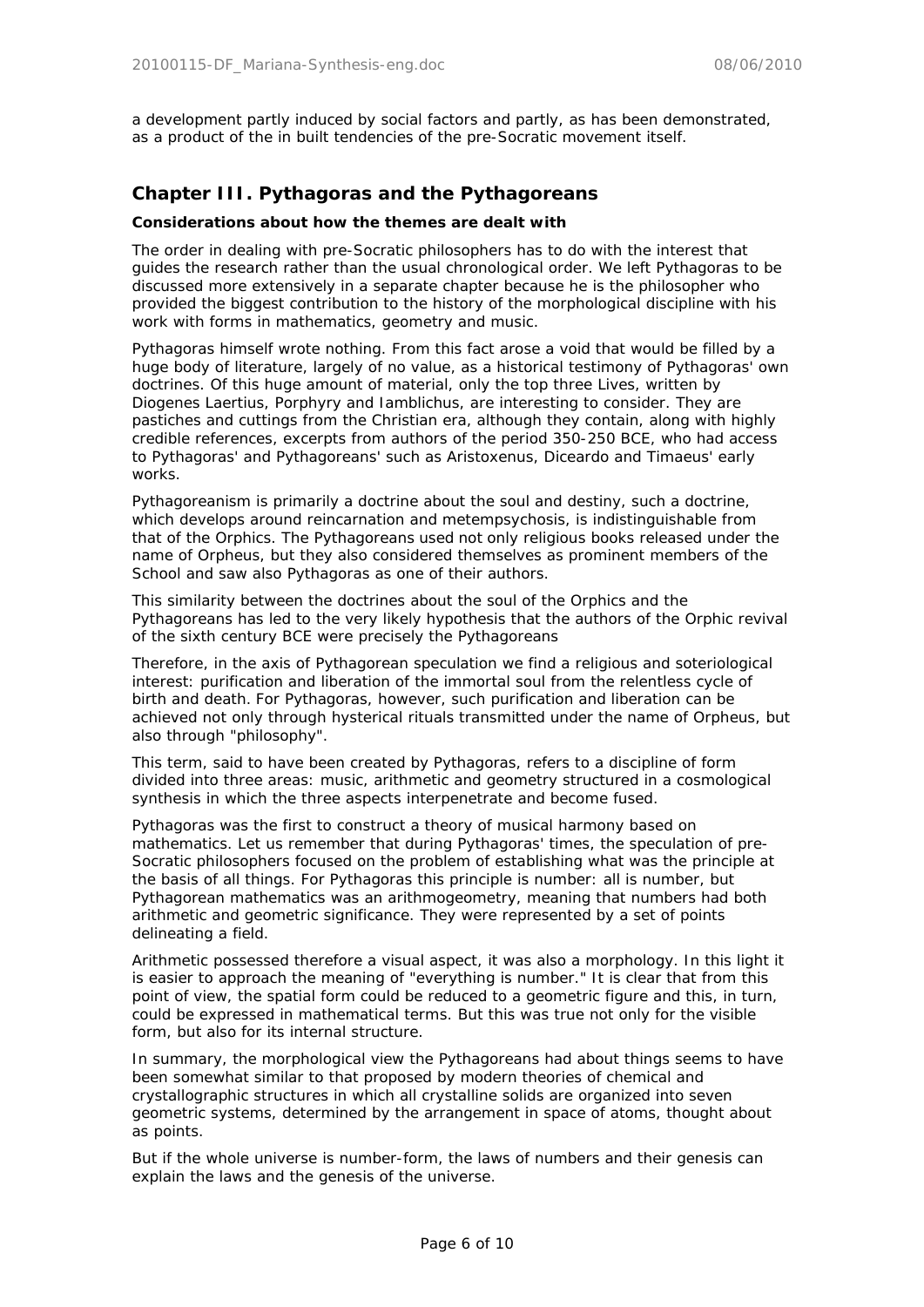Here we find the most original thought of Pythagoras, an aspect which has influenced in a decisive way, all of Western culture. For Pythagoras, science, philosophy and music, were not independent sciences with an end in themselves but rather they were the means for the purification and elevation of the soul.

The research and findings that the Pythagoreans made in the field of music, mathematics and astronomy, had an ethical-religious objective. The study of the cosmos allowed the disciple to tune into the laws that govern it and therefore to adapt to them their own behavior.

The same can be said about political activity. This was not aimed at seizing economic decision making power, but to the creation of a state which would reflect the musicalmathematical order of the cosmos revealed by the doctrine of Form in its organization.

The Pythagorean School, which gave birth to political clubs, had from the beginning a distinctly esoteric character, with a very precise hierarchical division and a strict vow of silence about initiations. This significantly hampers a coherent reconstruction of Pythagorean doctrines.

In short, Pythagoreanism proved to be a very complex and articulated set of doctrines with a predominantly religious body, but also involving the most diverse aspects of human activity. These are not separate and independent, but they all lead back to certain basic principles which govern human life and the cosmos. This set of doctrines corresponds to a set of life rules and ascetic procedures as well as a system of philosophical instruction, both theory and practice. Pythagorean Life aims to purify and harmonize the human soul, both individually and socially, and assimilated to the divine principle that governs the universe.

The Pythagorean school reached its peak between 500 and 450 BCE in Magna Graecia.

### **Philolaus of Croton and the V-century Pythagoreanism**

The Pythagoreans of this period formed a group around the main Pythagorean philosopher of the end of the V century, Philolaus. Philolaus' name was associated early with some written form of Pythagorean education and provided the Pythagorean doctrine with philosophical reasoning. Therefore it brings Pythagoreanism closer to the mainstream of the V century pre-Socratic thinking, whose ontological and epistemological concerns it shares. Philolaus and his contemporaries may have been the first to take advantage of its systematizing potential.

### **Projection of Pythagoras' work**

Pythagoras' greatest merit resides in the fact of having laid the foundations for a "total science" of holistic structure, in which scientific knowledge is integrated into a set of ethical, metaphysical and religious principles, together with "bodily techniques" .This is the "total science" that we can see in Plato's thought and also in the Italian Renaissance humanists, in Paracelsus or among alchemists of the XVI century.

Salvatore Puledda mentioned in his book "A contemporary humanist", in the chapter devoted to the Pythagoreans ("monastic organizations" Virtual editions. Santiago, Chile, 2002):

*"It's hard to undervalue the influence Pythagoras had on Western culture. The 'divine man' he was, stands like a giant on the horizon of Greek history: important figures such as Empedocles, Parmenides and Plato cannot be understood without him, and artists of the stature of Phidias owe him their ideas about measure and harmony. If, moreover, as is possible the revival of the Orphic movement occurred under his leadership, there are few aspects of classical culture which do not bear his mark",* and later:

*"When we consider how much Plato owes to Orphism's ideas about the soul and to the Pythagorean doctrine of Form in his cosmogony; if we note that Plato's unique blend of mysticism and mathematics was already fully present in Pythagoras, if we finally consider the influence that Platonism and Orphism have had upon Christianity, we can understand the relevance that Pythagoras has had on Western thinking and life. "*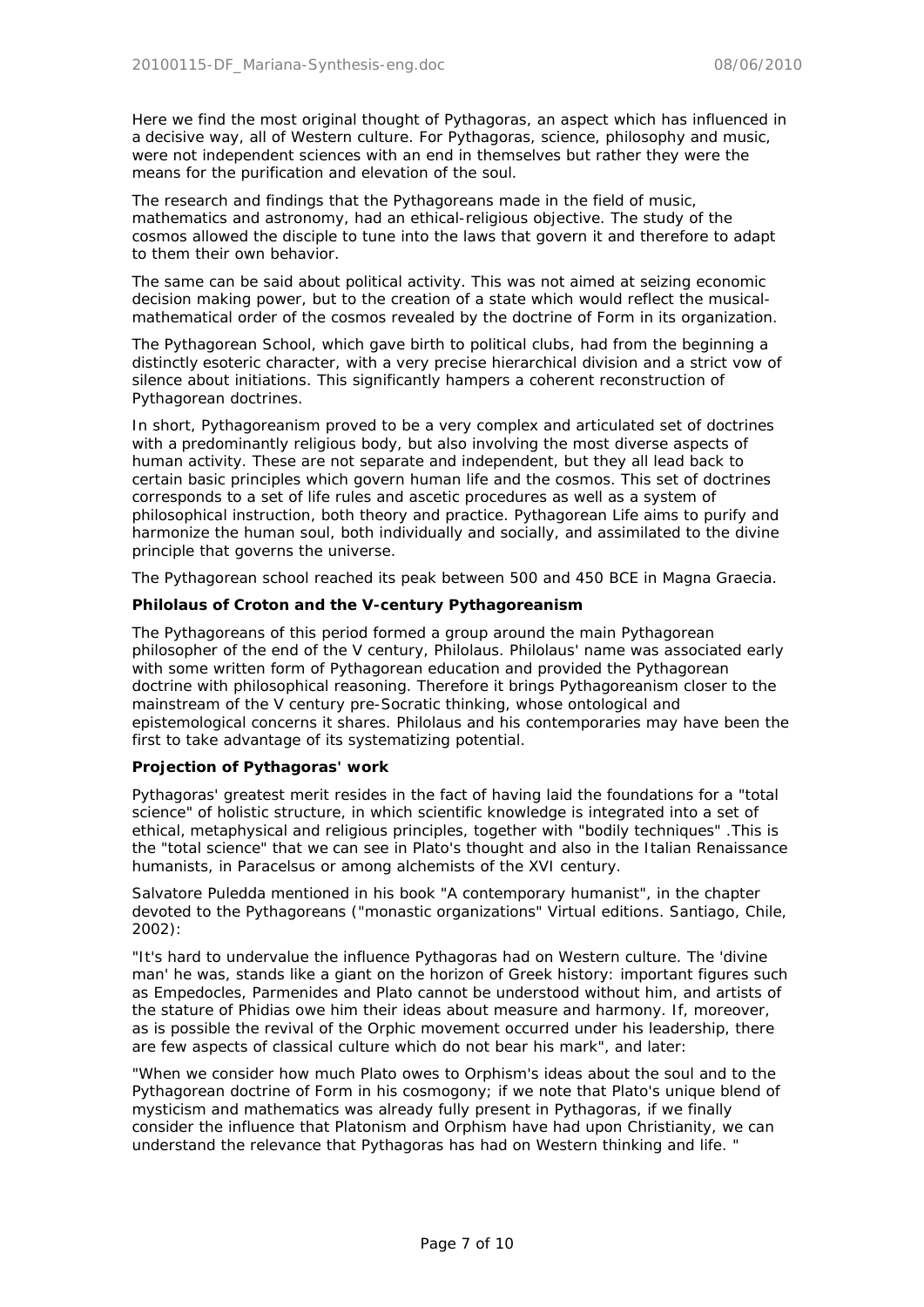## **Pythagoreanism and Plato**

While there are very few references to Pythagoras in Plato, it is worth noting that Plato's very own metaphysics is deeply imbued with ideas that we recognize (though he does not admit so) as Pythagorean. The Phaedrus, for example, recreates a truly Pythagorean mixture of eschatological teachings regarding the fate of the soul, with an ethical and religious prescription, and places it in the Pythagorean context of a discussion between friends. Plato's support for numerological ideas in the Timaeus and Philebus had a particular influence. It is significant that it is the Pythagorean Timaeus the protagonist of this supreme morphological and cosmogonical vision of Plato's. Even the rather difficult to apprehend biology is sensed as a transformation of triangles, which, as they change, are able to feed on others and grow. Therefore the transformation of forms can explain life; they are forms in action, it is a masterly oddity. Rhombuses, triangles explaining life, forms in action rather than still ones. These ideas established a "Pythagorean style" for metaphysics within the Academy.

Political reform was Plato's great dreamt of project. Indeed, Plato sought to build the ideal city, organized under the laws of justice and harmony, a city where each one should play a specific and precise role.

But Athens and other Greek cities had already been eroded for a long time by a series of political, religious and moral crises that threatened the very foundations of the social structure. A generation after his death, the Greek city-state would sink in front of the rapid advance of Alexander the Great.

This was one of those moments in history that the end of a world is almost blended with the beginning of a new type of civilization: the one that would develop during the Hellenistic period. Significantly, Orpheus, Pythagoras and Plato are among the sources of inspiration of the new religiosity.

# **Chapter IV. The Morphological Discipline**

The MD works with the spatiality of consciousness through geometric shapes which follow a process with increasingly abstract forms until finally leading to the silencing of all perceptions and representations, which allows access to a space-time different from the usual. To a world of non representable meanings (through a brief sidelining of the "I") subsequently translated by the consciousness, recoverable only through vague memories or allegories in dreams.

The Discipline puts one in the presence of real life activity (in a symbolic reduction).There are external and internal spaces where internal phenomena happen. Reality is one: external and internal, and that reality is a structure. In order to simultaneously capture that reality (external world-inner world) in the Discipline an inclusive look is configured, which is in turn a form and a cenaesthetic register that focuses on the limit, on the membrane that connects my interior with the world. That look observes how the space of representation influences the world (within the range that the senses manage to capture) and in turn pays attention to the way life gets in, communicates with the space of representation and influences it.

Rather than explanations, the experiences described when practicing this inclusive look in everyday life may illustrate very well the depth of this look compared to the everyday look, in which one observes from oneself.

In the Annex there is an account of observations and personal experiences that exemplify the statement above.

It is important to highlight that the "thread of Ariadne" with which to deepen the morphological discipline is Silo's theory of the psychism. In the book "Self-Liberation" (Luis Ammann, ed. Planeta, Buenos Aires, 1991) based on Silo's teachings, we can find the scheme of the psychism synthetically described given that it is a book of personal work and eminently practical.

The complete theory of the psychism is developed in depth in "Silo's Psychology Notes I, II, III, IV", a book that can be considered as the root of Universalist Humanism together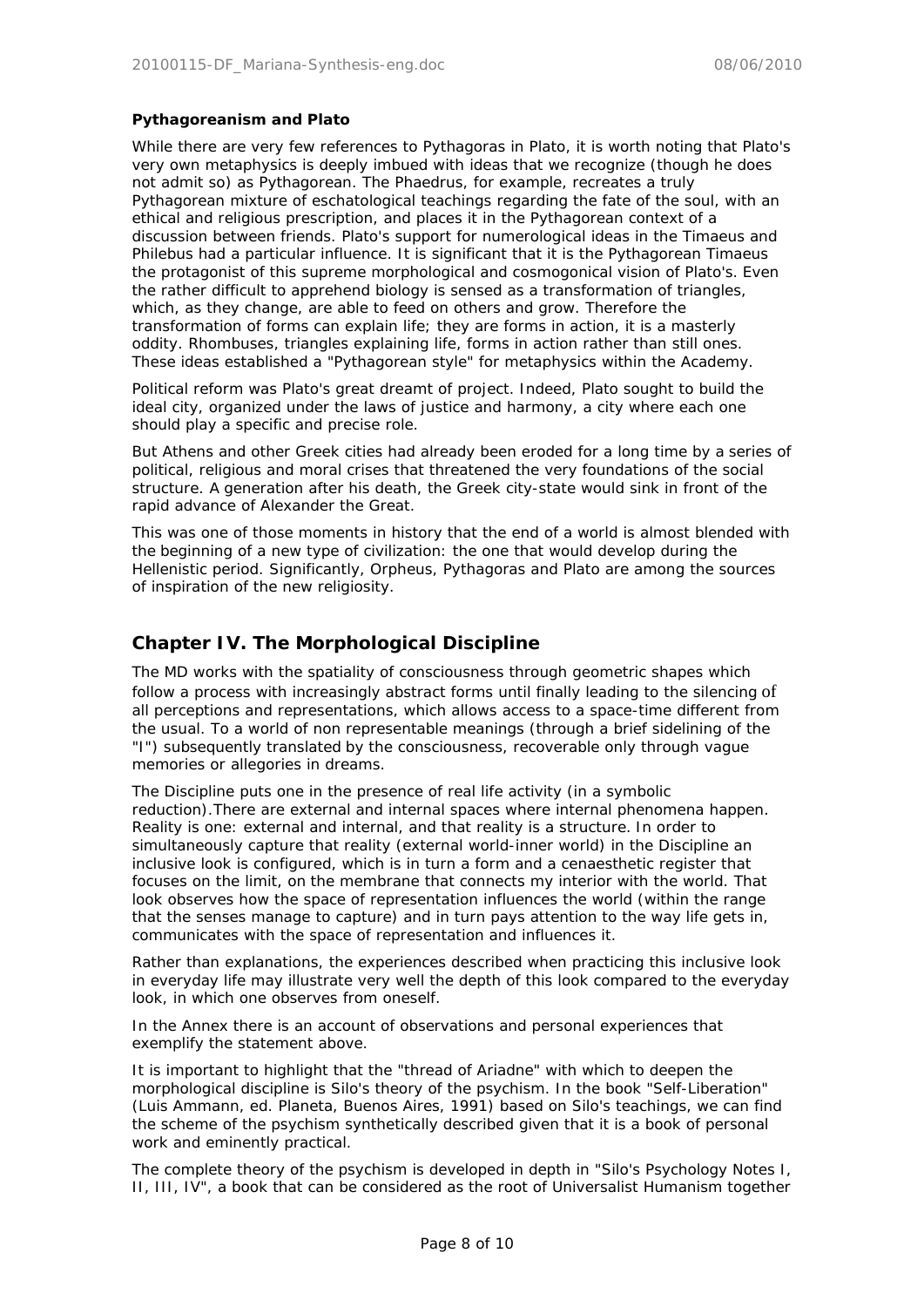with "Contributions to Thought and" Guided Experiences. " These works include thoroughly novel themes in the history of psychology. Other psychologies do not explain the mechanisms of production of these experiences.

# **Epilogue**

# **Concluding remarks**

In a first approximation we can say that throughout this research, we have been able to track down antecedents of the work with Forms in the pre-Socratics and, more specifically, in Pythagoras. In Pythagoras we can clearly see the influence of Eastern schools. For Pythagoras everything is number: number is form and has internal structure. His disciple, Parmenides, stated that the spherical shape is the perfect form. For Pythagoras Being is Form, and in this way he introduces the theme and the pursuit of the Supreme Form. Forms are sought as the essence of reality.

For Plato, influenced by Pythagoreanism, forms have value in themselves, by their structure and meaning. He studies the essence of reality from the formal point of view, especially in the Timaeus. Reality is driven by dynamic forms, looking for a first reason. This proto-discipline seeks higher things related to the development of consciousness. It will be precisely through this grand platonic synthesis that the Pythagorean elements integrated into it would reach their maximum dissemination.

As for the experience carried out in the morphological discipline itself, one can recognize the registers described in the Annex, in some Pythagorean legends and descriptions, but certainly we have not been able to find traces of a kind of morphological discipline, such as the one we have synthesized above which corresponds to one of the paths of transformation developed by Silo in the current historical moment.

While these extraordinary characters, like Pythagoras, and Plato knew that the work with the forms had its consequences and forms were present in their conceptions and their cosmogony, the ability to connect with the profound through a form-based mental work seems not to have been an issue for these ancient people. They did not pursued the goal of producing a change in the mental form through a systematic work organized in a discipline, nor was there an idea of launching a process of personal transformation through working with forms.

However, being in this mental frame and enforcing the work with forms, based on which they built the world and the human being, they may have breached everyday levels of consciousness, but not through the systematic organized work we know in our disciplines.

It is understood that these experiences and searches to explain the world, the relationship of humans with the cosmos, and the process of life through forms, must have demanded a totally different mental effort. Whether dealing with truths or theories, that search must have produced a position that led to another way of thinking and other experience.

We know that what produces the experience is everything that is done with mental effort. We suspect they touched the states of inspiration that we recognize in their work and brilliant ideas due to the work with forms. We suspect that this work they may have produced experiences of contact with another reality outside their time and space.